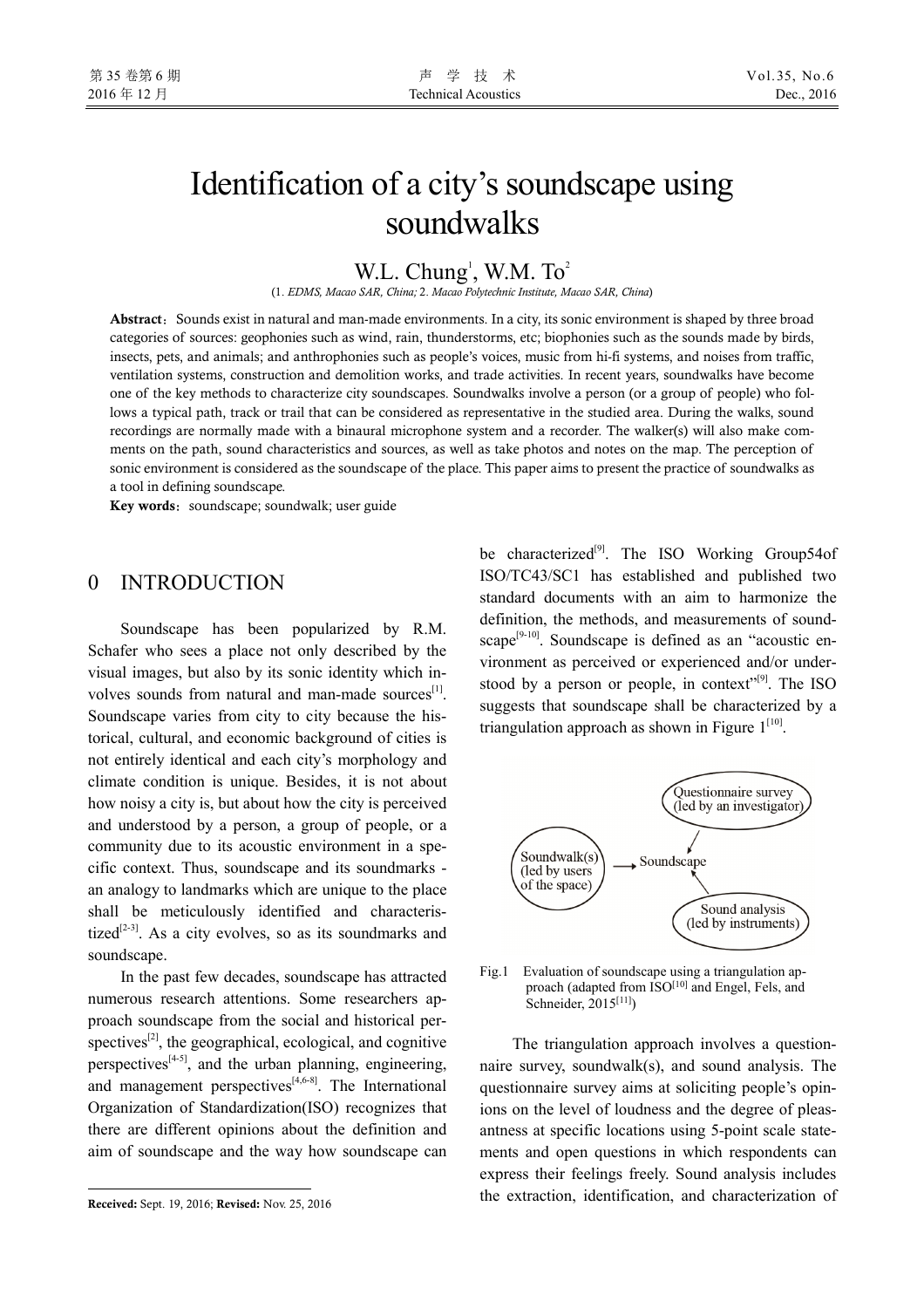key features of the recorded sound. It may involve the calculation of loudness, and other psycho-acoustical parameters[11]. Yang and Kang reported that sounds can be classified according to their loudness, sharpness, and fluctuation strength $[11]$ . A soundwalk is a method widely used in soundscape studies in which a person or a salient group of people walking along a planned route to explore the sonic features of the studied area<sup>[12,13]</sup>. Field recordings such as sound recording, taking photos, taking videos, taking notes, marking on map, temperature, wind, humidity, daylight measurements are normally made along the route of a soundwalk. These qualitative and quantitative information are useful to identify, characterize, and classify the sonic environment and the sources of sounds, so as to determine the soundmarks of the area as well as other climate factors that can affect the perceptions of sound due to psychological reactions<sup>[14,15]</sup>. After the walk, group leader will interview each walker to solicit her or his subjective experience. Sound recording and other visual data will be used in a laboratory environment to validate or further explore soundscape and sound marks of the studied area<sup>[13]</sup>.

### 1 A GENERAL USER GUIDE OF THE SOUNDWALK

The purpose of a soundwalk is to identify soundmarks and soundscape of the studied area. Hence, the chosen path, track, or trail has to be representative and inclusive from the users' perspective. The users can be local people or tourists from different cultural and social backgrounds. Thus, a soundwalk should begin with a clear purpose to address a series of questions: who are the users, which path will they follow, when will they have the walk, where will they stop during the walk, what visual and sonic environments will they be exposed to, what are the typical weather conditions will they experience, what social and cultural events may attract them, and how long will they spend on the path.

To address these questions, the investigator who wants to commission a soundwalk study can make reference to the following steps:

(1) Identify the users – the perceptions of soundscape to a group of local people and to different tourist groups are not the same. Their understanding and experience of the studied area are different. Hence, it is up to the investigator to decide the beneficiaries of her or his research findings.

(2) Identify the representative path $(s)$  – people may choose to follow different paths in the studied area. Nevertheless, there are some common paths or walks many people would follow. For example, tourists who visit Macao tend to follow the same path to visit the historic center of Macao (see Figure 2) while locals tend to take a different path to buy foods and consumables in the same area (also see Figure 2). It is suggested that the investigator can use signals from mobile sensors, such as smartphones and other GPS devices, to track mobility of people and identify those popular and representative paths<sup>[16]</sup>.

(3) Develop a semi-structured questionnaire with close ended questions and open ended questions $[14]$ . The questionnaire is used to solicit the walkers' views on the loudness and pleasantness of sounds, visual perceptions along the walks, and comfort levels due to weather conditions. The demographic information shall also be collected. The design of questionnaire can make reference to Engel et al.  $(2015)^{[14]}$ .

(4) Train the walkers. The investigator shall brief the group of walkers about the purpose of a soundwalk and ask them to take notes, take photos, and respond to the questionnaire during the soundwalk when appropriate.

(5) Have soundwalks conducted at varying times on different days of the week. The investigator should lead the group of walkers in salient moving along the chosen path slowly. She or he shall take weather measurements, take sound recordings, take photos and videos, and take notes on the map.

(6) Have a closing briefing at the end of each soundwalk. The investigator shall report to the walkers about the information she or he has collected. She or he will have a very brief interview with each walker to obtain further information on the soundwalk.

(7) Analyze and report the collected data. Statistical analysis shall be conducted to test the repeatability and reliability of the collected data from close ended questions and physical measurements. For the information obtained from open ended questions, content analysis  $[17,18]$  – a methodology developed by social scientists including the following steps - defining concepts, constructing categories, creating coding forms, training coders, collecting data, determining inter-coder reliability, analyzing data, and reporting results can be employed. The investigator shall report the study's key findings and their implications.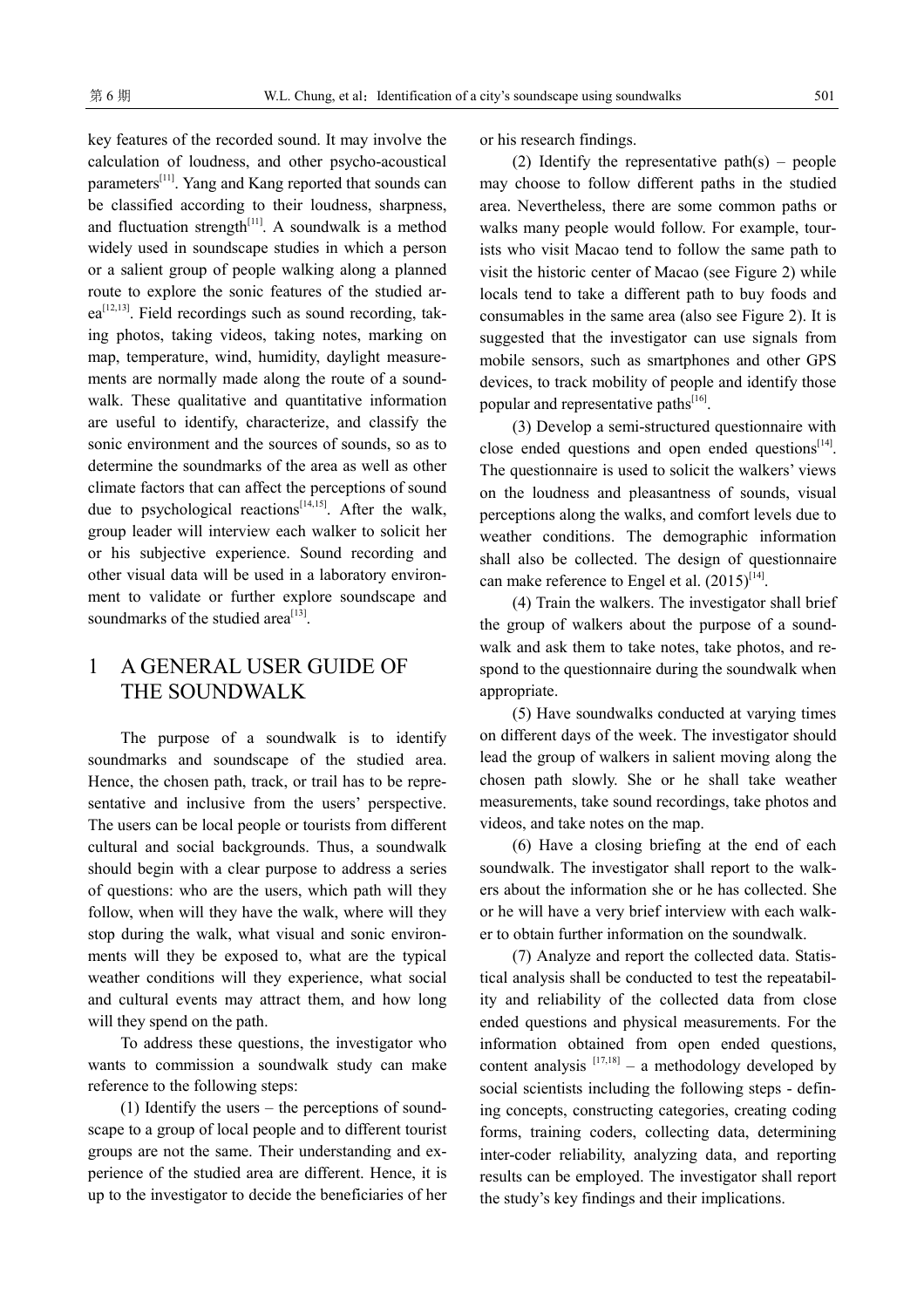

--- Tourists follow this typical path to visit the historic center of Macao such as St.Dominic's Church and Ruins of St.Paul's --- Locals take this popular walk to buy foods and consumables in grocery stores and markets

Fig.2 Two popular and representative paths near the historic center of Macao

### 2 CONCLUDING REMAKRS

As people now pay great attention to the quality of life, they will not tolerate a city's sonic environment to be only acceptable<sup>[19]</sup>. People ask for a better understanding of the city's soundmarks and soundscape and demand that soundscape shall be determined rigorously and scientifically. This paper briefly describes the history and nature of soundscape and presents a general user guide of the soundwalk – as a tool in defining soundscape. It is expected that the publication of this article will lead to further research on the development of soundwalks and the analysis of those information generated from soundwalks.

#### **REFERENCES**

- [1] Schafer R M. The New Soundscape: A Handbook for the Modern Music Teacher[M]. Toronto: BMI, 1969.
- [2] Schafer R M. The Soundscape: Our Sonic Environment and the

Tuning of the World [M]. Inner Traditions/Bear & Co, 1993.

- [3] Smith B R. The Acoustic World of Early Modern England: Attending to the O-factor[M]. Chicago, IL: University of Chicago Press, 2000.
- [4] Farina A. Soundscape Ecology: Principles, Patterns, Methods, and Applications[M]. Springer, 2014.
- [5] Kang J, Schulte-Fortkamp B. (Eds.). Soundscape and the Built Environment[M]. CRC Press, 2016.
- [6] Brown A L. A review of progress in soundscapes and an approach to soundscape planning [J]. International Journal of Acoustics and Vibration, 2012, **17**(2): 73-81.
- [7] Brown A L. Soundscape planning as a complement to environmental noise management[C]//Proceedings of the InterNoise 2014, Melbourne, Australia, 16-19 November, 2014.
- [8] Schulte-Fortkamp B, Voigt K. Why soundscape? The new approach to "measure" quality of life[J]. Journal of the Acoustical Society of America, 2012, **131**(4): 3437-3437.
- [9] ISO ISO 12913-1: 2014 Acoustics Soundscape Part 1: Definition and Conceptual Framework[S]. Geneva: International Organization for Standardization, 2014.
- [10] ISO. ISO 12913-2: 2014 Acoustics Soundscape Part 2: Methods and Measurements[S]. Geneva: International Organization for Standardization, 2014.
- [11] Yang M, Kang J. Psychoacoustical evaluation of natural and urban sounds in soundscapes [J]. Journal of the Acoustical Society of